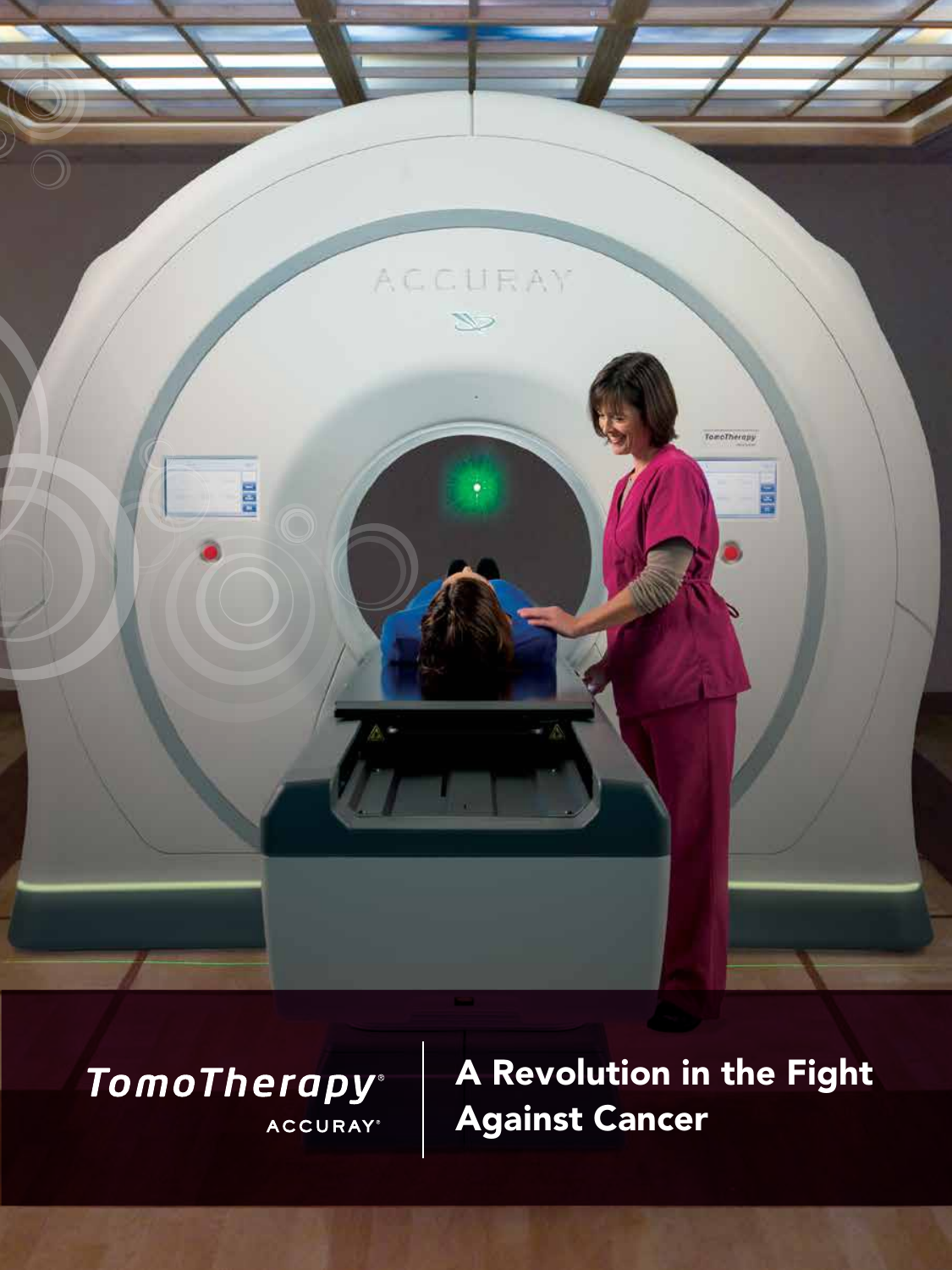

# Introducing a Truly Integrated Approach to Radiation Therapy

The TomoTherapy® treatment system is the only radiation therapy system designed on a CT scanner foundation. The system looks like a CT scanner because it *is* one. Combined with the option of innovative, TomoHelical<sup>TM</sup> and TomoDirect<sup>TM</sup> radiation delivery, the all-in-one system results in more control and greater accuracy in treating a wide variety of cancers.

Since physicians began using the *TomoTherapy* treatment system in 2003, more than 1,500 papers, posters and abstracts have been published on the application of *TomoTherapy* across a wide range of clinical indications. The growing body of evidence demonstrates the inherent advantages of the *TomoTherapy* system's CT scanner-based platform compared to conventional radiotherapy systems.

Daily low-dose CT imaging helps us know that radiation will reach the tumor as planned, and that exposure to healthy tissue will be minimized along the way. And, these daily images can be used to monitor and maintain the prescribed treatment during each and every treatment session.

We are proud to be part of a growing number of treatment centers worldwide bringing the highest quality cancer care closer to home.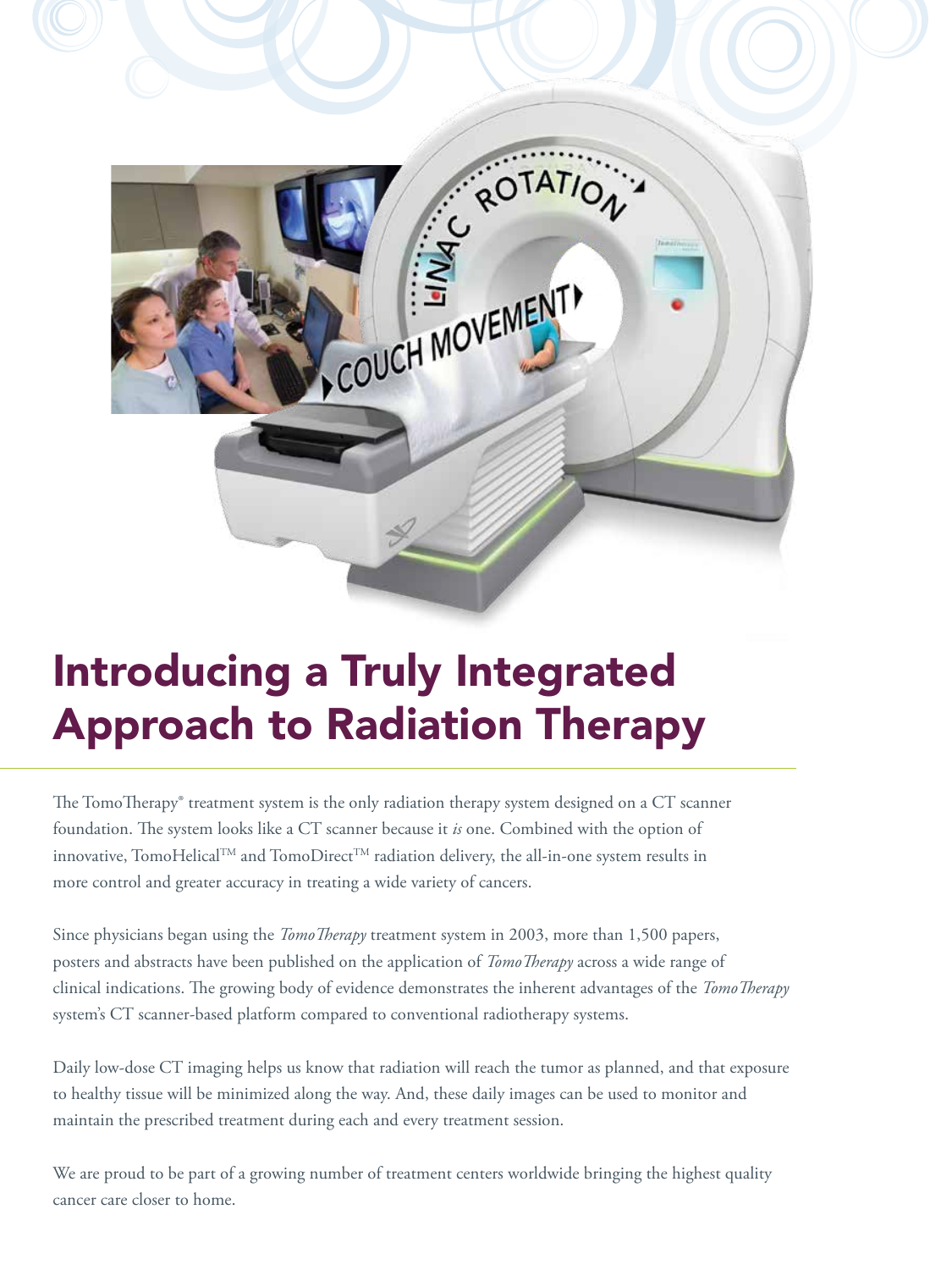| The Tomo <sup>®</sup> Advantage<br>for Physicians                                                                                                                                                                                                           | The Tomo <sup>®</sup> Advantage<br>for Your Patients                                                                                                                                                                                                                                                                               |
|-------------------------------------------------------------------------------------------------------------------------------------------------------------------------------------------------------------------------------------------------------------|------------------------------------------------------------------------------------------------------------------------------------------------------------------------------------------------------------------------------------------------------------------------------------------------------------------------------------|
| · Image-guided radiation therapy (IGRT)<br>enables efficient, daily CT scans of the<br>patient to be performed, so fine adjustments<br>in treatment position can be made<br>immediately prior to radiation delivery.                                        | · Image-guided radiation therapy (IGRT)<br>combines CT imaging and radiation delivery<br>into a single device. This unique design makes<br>Tomo Therapy a viable option for treating a<br>wide range of cancers, including recurrent<br>disease in patients who've already received<br>maximum radiation doses to critical organs. |
| · More beam angles provide a highly conformal<br>dose distribution-delivering greater accuracy<br>and precision in treating a wider variety of<br>cancers, while minimizing radiation exposure<br>to surrounding tissues.                                   |                                                                                                                                                                                                                                                                                                                                    |
|                                                                                                                                                                                                                                                             | · Customized treatment plans can be<br>monitored and modified during the<br>course of treatment.                                                                                                                                                                                                                                   |
| • Treatment precision promotes reduced<br>toxicity, especially important for concurrent<br>chemo-radiation regimens.                                                                                                                                        | • Minimized dose to surrounding healthy<br>tissue can result in reduced treatment-related<br>side effects and improves patients' quality of life.                                                                                                                                                                                  |
| • Images acquired for daily patient positioning<br>can be used to monitor the treatment progress<br>and adapt treatment if necessary.                                                                                                                       | · Simultaneous treatment of multiple tumors<br>is possible, which means reduced time on the<br>table and greater comfort for patients.                                                                                                                                                                                             |
| • System facilitates creation of aggressive,<br>higher-dose treatment regimens, including<br>hypofractionated or stereotactic treatment<br>courses, which can deliver the prescribed<br>dose in a shorter, more convenient treatment<br>cycle for patients. | • Tomo Therapy treatment is noninvasive and as<br>painless as having a CT scan or an x-ray.                                                                                                                                                                                                                                        |

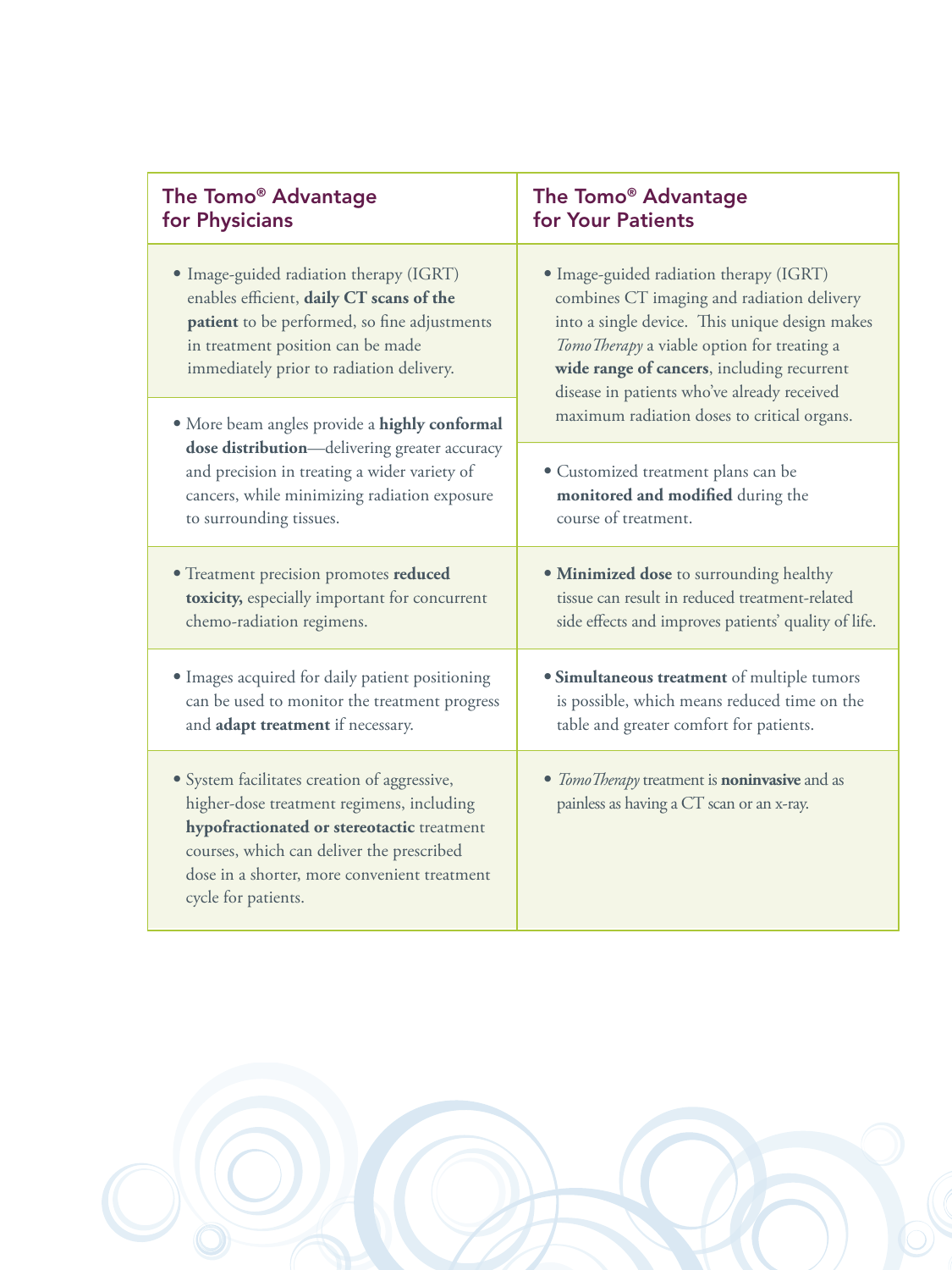# *TomoTherapy* Radiation Delivery

The *TomoTherapy* system is a pioneering radiation therapy platform that enables precise cancer treatment by tightly conforming the radiation dose delivered to the shape of the tumor.

TomoTherapy's flagship helical mode of treatment combines a continuously rotating beam with intensity-modulated radiation therapy (IMRT). This helical IMRT delivery—with a patented binary multi-leaf collimator (MLC)—allows not just conformal dose delivery to complex targets, but separation of the irradiated volume into multiple dose levels. And, thanks to continuous, high-dose rate delivery, treatment times are short compared with many other types of radiation therapy.

Other technologies have tried to replicate the helical delivery principle that *TomoTherapy* introduced almost a decade ago, but TomoTherapy continues to set the standard for treatment flexibility with its unique beamlet-based delivery.

More recently the *TomoTherapy* platform's capabilities have expanded with the addition of *TomoDirect*. This form of treatment utilizes non-rotational, static beams as a clinical complement to the *TomoHelical* delivery mode. *TomoDirect* enables users to plan and treat routine cases with greater efficiency while still benefiting from the beam delivery pattern unique to the binary MLC.

With both *TomoHelical* and *TomoDirect* delivery modes available in the *TomoTherapy* platform, clinicians can:

- Provide a broader patient population with innovative, high quality radiation therapy.
- Have a complete solution for treatment optimization, plan quality assurance, imaging, and radiation delivery in a single system.
- Offer treatment options for a wider variety of cases from the simplest to the most complex.

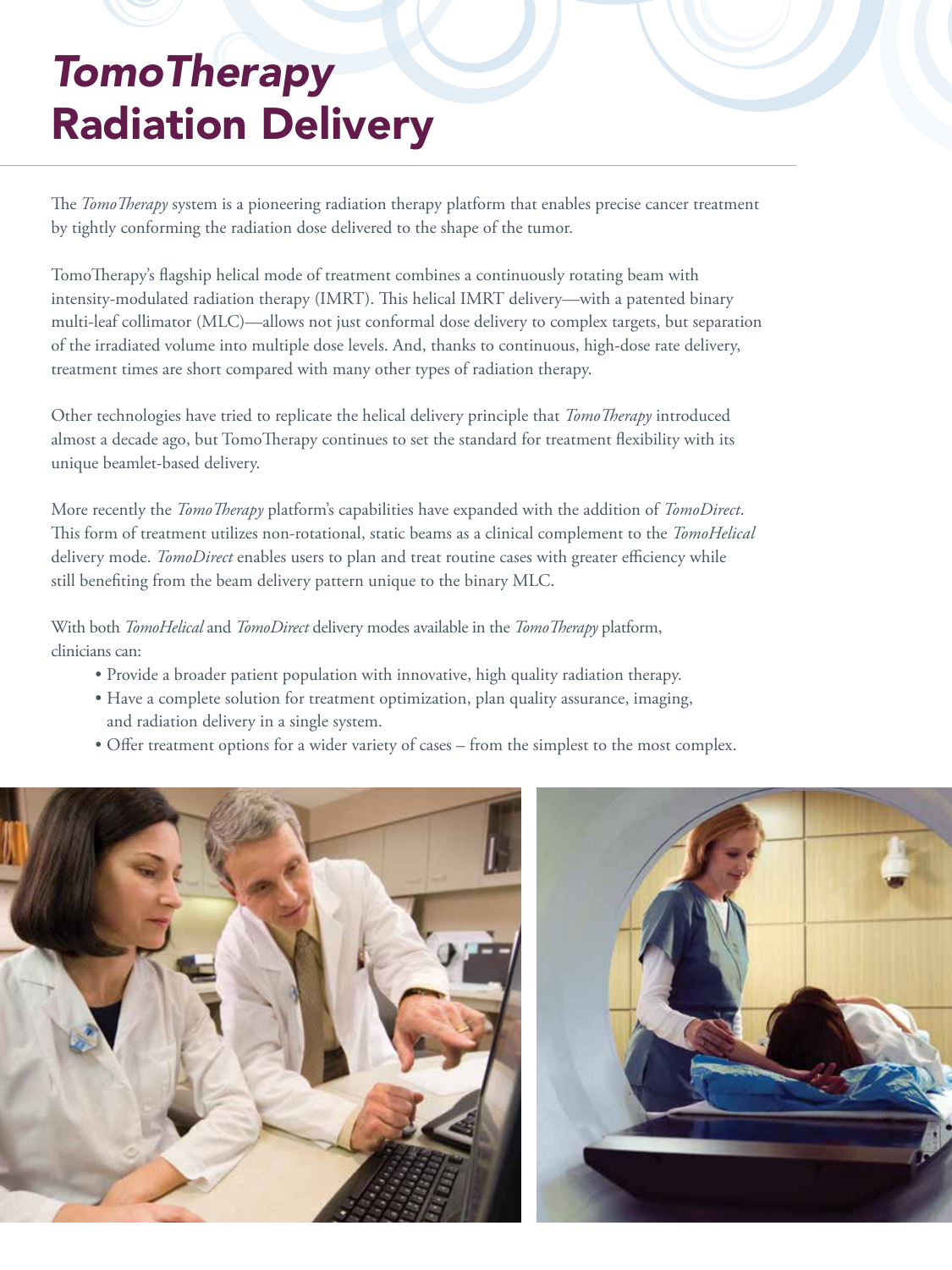# Highly Conformal Dose Distribution

*TomoTherapy* delivers radiation therapy for the treatment of cancer as prescribed by a radiation oncologist. As reported by many users, reduced side effects are often observed with *TomoTherapy* as compared to conventional forms of radiation therapy. Because of the ability to more precisely deliver the radiation to the targeted area, oncologists have reported that they are able to treat patients who have been treated before, when their cancers have returned.

Radiation oncologists have treated many types of cancers with the *TomoTherapy* system, ranging from routine to complex, including the following:

## Breast Cancer



Shows plan for treatment of breast tissue while helping to avoid the heart and lung.

*TomoTherapy* treatment is suitable for simple or complex breast cases, including those involving nodal areas or both breasts.

1 - breast 2 - heart 3 - lung

## Prostate Cancer

The high dose is contained within the tumor (red color) while minimizing dose to the rectum.

*TomoHelical* delivery allows treatment of the prostate and lymph nodes while helping to avoid the bladder.

*TomoTherapy* has been used to treat both early and late-stage prostate cancer.

1 - prostate 2 - rectum 3 - pelvic nodes 4 - bladder

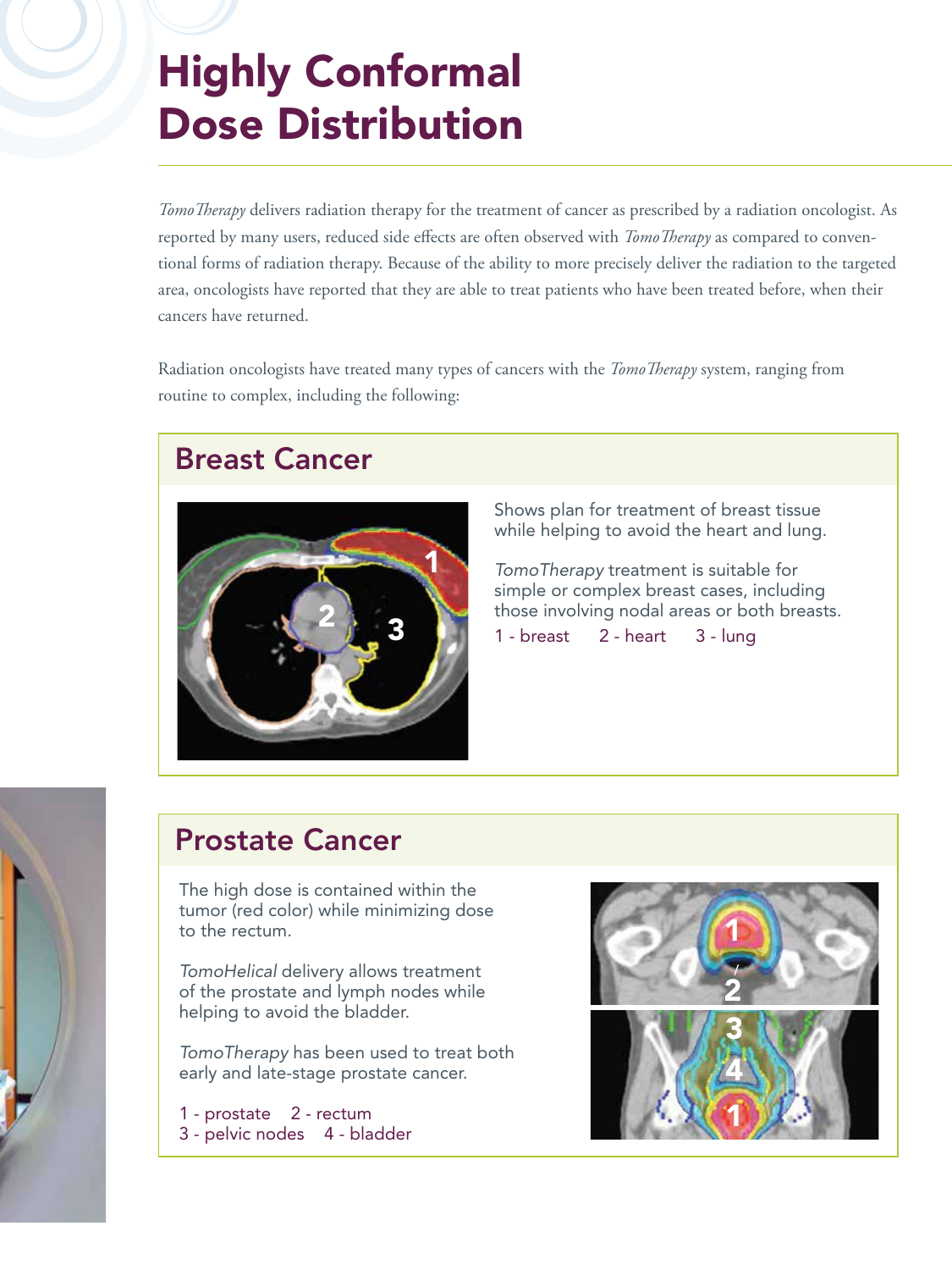## Head and Neck Cancer



A plan for treatment of a gross target volume and surrounding clinical target volume while limiting dose to the spinal cord and parotid (salivary) glands.

- 1 parotid (salivary) glands
- 
- 

### Lung Cancer



A plan for treatment of the tumor with a rapid falloff of dose to limit exposure to healthy lung tissue, while helping to avoid the heart, mediastinum and spinal cord.

Merged registration image. Daily pre-treatment CT (yellow) is seen to be correctly placed relative to the planning CT.

- 1 lung tumor
- 2 heart/mediastinum
- 3 healthy lung tissue
- 4 spinal cord

### Pediatric Cancer



Craniospinal irradiation is a common treatment for children and a difficult challenge due to the amount of tissue to be treated. The image shows the treatment of the brain and spinal cord while helping to avoid eyes, mouth, heart, kidneys and liver. Using image guidance can help keep the exposure of healthy tissue treated as small as possible.

1 - brain 2 - spinal cord

3 - metastases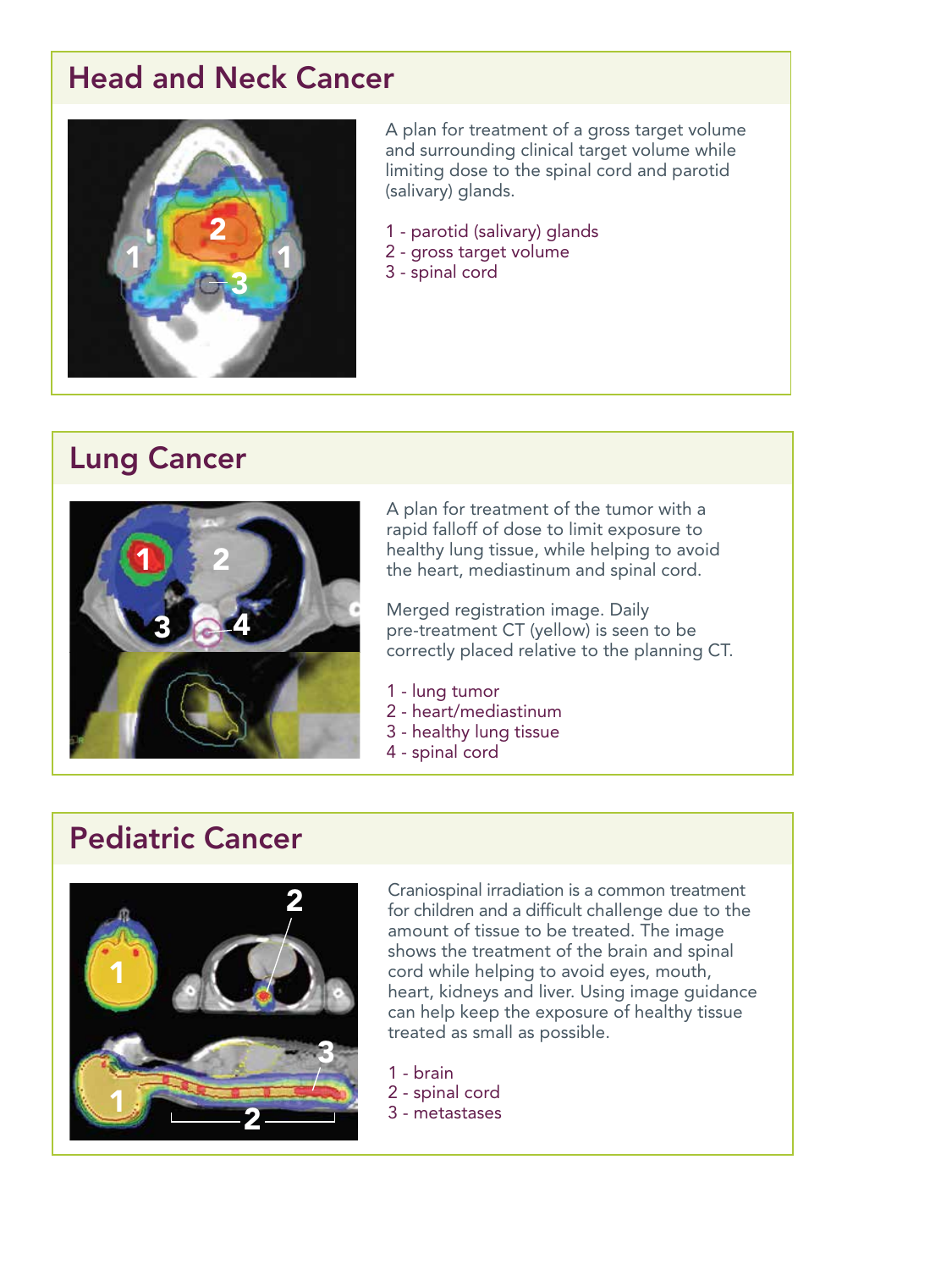